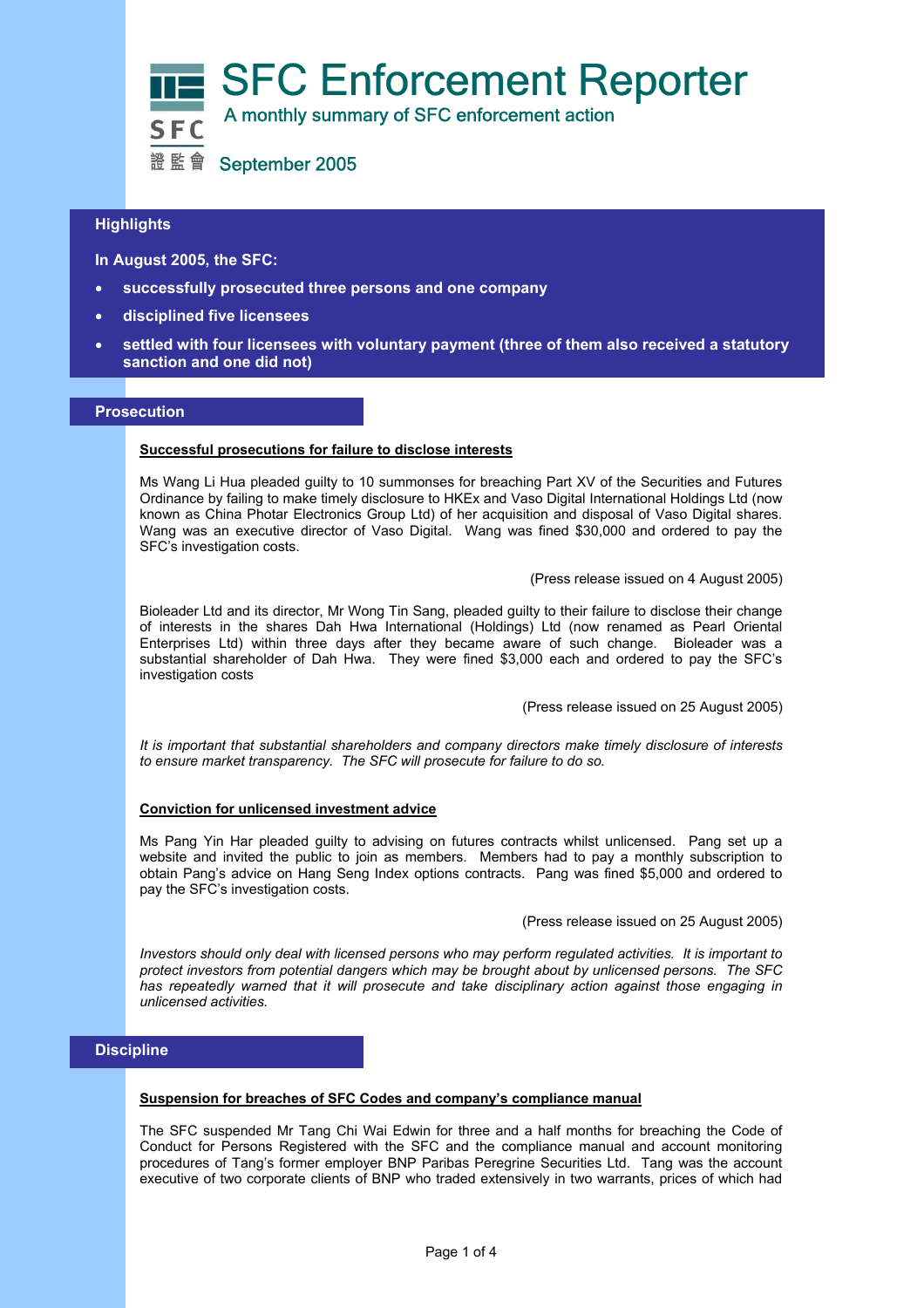# **SFC Enforcement Reporter**



A monthly summary of SFC enforcement action

# 證監會 September 2005

risen rapidly after their issue to levels higher than their underlying stocks. As the conversion ratio was one warrant to one ordinary share, it was unlikely that investors would be interested in buying the warrants at those prices because they would have to pay the exercise price for converting the warrants into shares in addition to the costs of the warrants. The clients' acquisition accounted for all the daily market turnover of the two warrants on 18 trading days and 1 trading day respectively. Tang accepted the suspicious orders and failed to report them to BNP's management. Although he detected the irregularities of the transactions and enquired with the clients, he did not pursue the matter further and continued to accept the clients' orders. In the interest of the investing public and in the public interest, the SFC decided to settle with Tang. In settling the matter, the SFC took into account Tang's cooperation with the SFC's enquiries, his admission of the breach of the SFC's Code of Conduct, that there was no dishonesty on Tang's part, his clean disciplinary record, and that Tang was not knowingly involved in market manipulation or any other misconduct.

(Press release issued on 16 August 2005)

*To ensure market integrity, licensees must satisfy themselves that clients' orders are genuine. If licensees receive suspicious orders, they should not execute them. The acquisition of warrants with a one-to-one conversion rate at prices higher than the underlying share price is clearly suspicious. Licensees should also comply with the SFC's Code of Conduct and report any suspicious orders to their supervisors or management.*

# **Internal control weaknesses warrant fine and reprimand**

Master Trademore Securities Ltd (MTSL) and its responsible officer Ms Lo Lim Ester were fined \$30,000 each and reprimanded for internal control failings. Following an investigation into short selling activities by an MTSL licensed representative, Mr Suen Chi Keung, who was supervised by Lo, the SFC found that MTSL had failed to implement adequate procedures to detect and prevent intra-day short selling, failed to put in place a written staff dealing policy, inadequately supervised staff related accounts, had inadequate control over the use of the telephone recording system and failed to implement effective procedures to review tape recordings of staff-client telephone conversations. In deciding the penalty, the SFC took into account MTSL's and Lo's co-operation with the SFC in settling the disciplinary proceedings, that they had no previous records of internal control failings and their implementation of remedial measures.

#### (Press release issued on 22 August 2005)

*The SFC has repeatedly warned licensed corporations that it will not condone lax internal controls. Close supervision of staff and proper procedures is essential to protecting investors against possible losses and misconduct. The SFC will hold responsible officers responsible for such failures.* 

# **Disciplinary actions against short selling**

Mr Suen Chi Keung of MTSL was suspended for six weeks for short selling. Through his mother's account held at MTSL, Suen carried out intra-day short selling activities involving 15 derivative warrants on 123 occasions. Suen was earlier convicted of short-selling after pleading guilty and was fined and ordered to pay the SFC's investigation costs. In deciding the suspension, the SFC took into account that Suen had pleaded guilty to the criminal proceedings, his co-operation with the SFC in settling the disciplinary action, his personal circumstances and his clean disciplinary record.

(Press releases issued on 15 September 2004 and 22 August 2005)

The SFC reprimanded Ms Vivien Wong Webb, a former managing director of HSBC Private Bank (Suisse) SA, for short selling and other failings. In breach of HSBC's policy, Webb failed to check a client's shareholding from HSBC's online database. Instead she checked against a manually prepared spreadsheet which turned out to be incorrect. She thought that there was a certain number of shares of a stock but in fact only one-tenth of that number was in the account. The client's order was to sell all her shares in that particular stock. Webb instructed her colleague to do so by orally referring to the initials of the company name. The colleague mistakenly thought it was another company with the same initials. After checking the client's available shareholding of the other stock, the colleague discovered that the holding substantially exceeded the number of shares Webb had indicated, and asked HSBC's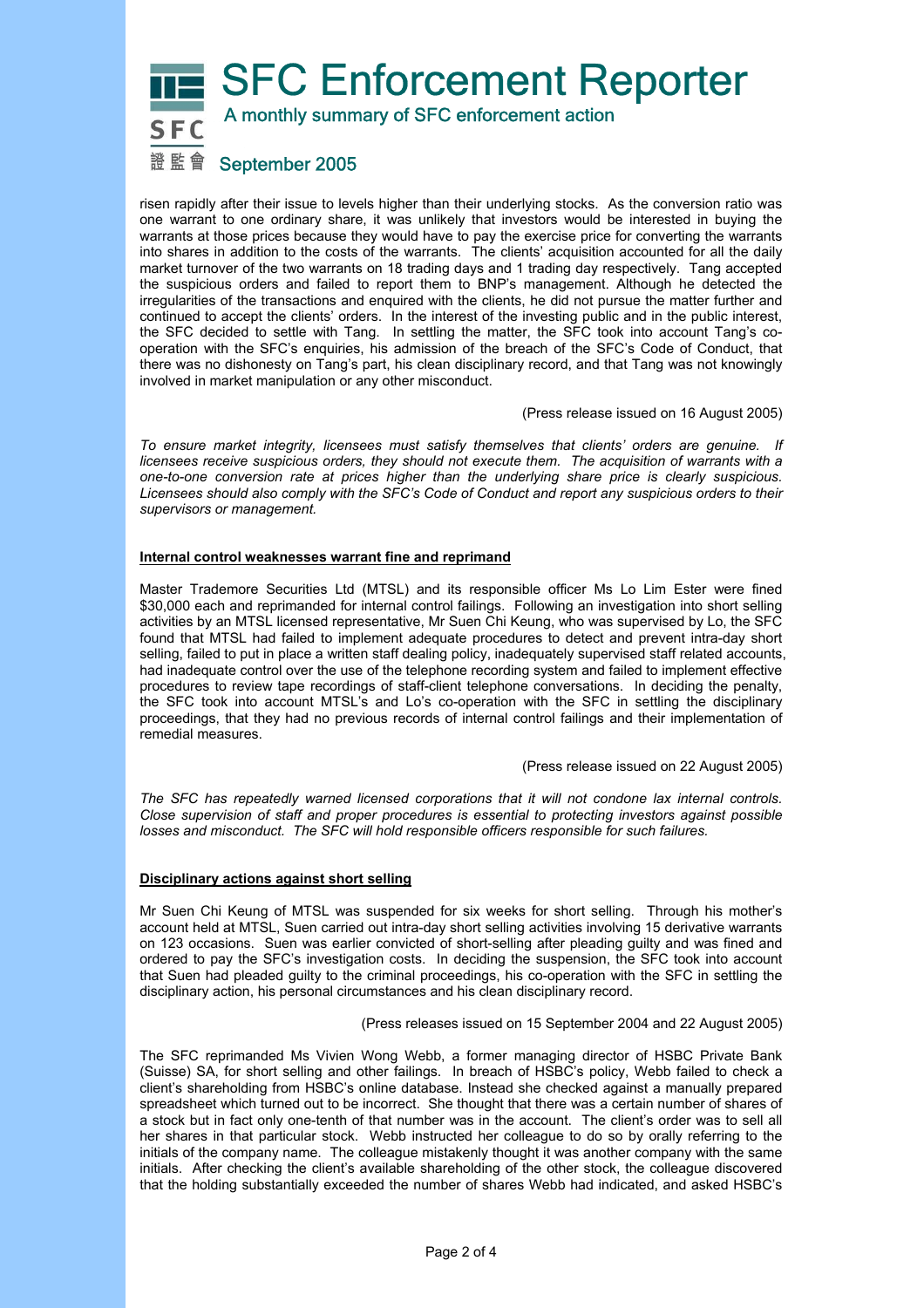SFC Enforcement Reporter



A monthly summary of SFC enforcement action

# 證監會 September 2005

dealer to increase the sell order, again without mentioning the full name of the stock. The dealer thought that he was asked to sell shares in the first stock, and as a result about 20 times the number of shares actually held in the client's account were short sold. Hong Kong Exchanges & Clearing Ltd executed a buy-in of the shares for HSBC on the following day and HSBC suffered a loss of over \$3 million. In deciding the penalty, the SFC took into account that the short sale was unintentional, Webb's co-operation with the SFC and that her bonus had been reduced due to the short sale.

(Press release issued on 3 August 2005)

*Short selling undermines market integrity. Licensees should ensure that a client's shareholding is properly checked against a reliable source. Illegal short selling is treated seriously and will result in prosecution and disciplinary action against the licensees concerned.* 

# **Reprimand for internal control failings**

The SFC settled its disciplinary actions against Sinomax Securities Ltd and its responsible officer, Mr Luk Kam, with a reprimand. Luk admitted his negligence in failing to detect and prevent unregistered dealing and agreed to make a voluntary payment of \$40,000. Sinomax accepted the reprimand for its failures in preventing and detecting unregistered dealing, properly communicating its requirement to verify client identity to its staff, maintaining adequate funds in clients' segregated accounts, obtaining written directions for transferring client monies, and implementing an effective tape recording system. In settling the disciplinary action, the SFC considered Sinomax and Luk's co-operation, their admission and settling the matter, Luk's remorse, that no clients suffered pecuniary loss and that Sinomax's internal controls have been strengthened.

(Press release issued on 22 August 2005)

*Companies should closely monitor their staff to ensure that improper or illegal activities are not committed. Only licensed persons should handle clients' money. Strong internal controls can aid early detection of misconduct.* 

#### **Improper accounts handling attracts sanctions**

Mr Ip Hon Man, a licensed representative of UOB Kay Hian (Hong Kong) Ltd and UOB Kay Hian Futures (Hong Kong) Ltd, was reprimanded for accepting orders from third parties without proper authorisations and account opening failings. Ip also agreed to pay \$100,000 in lieu of a proposed three month suspension. Ip was an account executive of Luk Fook Securities Ltd and handled the accounts of four clients who traded in shares of New Chinese Medicine Holdings Ltd. Ip allowed third parties to place orders through the four accounts without obtaining written authorisations. Ip also falsely represented that he had witnessed the signing of account opening forms by two clients when he had not. In coming to the settlement, the SFC took into account Ip's co-operation, his admission and remorse regarding his misconduct and that by settling the disciplinary action, Ip had saved the SFC's resources.

#### (Press release issued on 26 August 2005)

The SFC reprimanded Mr Mak Wai Kwong, a licensed representative of UOB Kay Hian (Hong Kong) Ltd and UOB Kay Hian Futures (Hong Kong) Ltd for improper conduct relating to account handling. Mak also agreed to pay \$35,000 in settlement. Mak was an account executive of Luk Fook Securities Ltd and was responsible for the account of a client who traded in shares of New Chinese Medicine Holdings Ltd. Mak allowed a third party to place orders for the client without proper written authorisation and also falsely represented that he had witnessed the signing of account opening forms by the client when he had not. In settling the disciplinary proceeding, the SFC considered Mak's co-operation with the SFC, his admission and remorse relating to the misconduct, and that Mak had repaid his employer part of the loss suffered as a result of the unauthorised trades conducted through the client's account.

(Press release issued on 26 August 2005)

*Licensees must know their clients. It is unacceptable that licensees accept orders from third parties*  who are not properly authorised by the clients. This may facilitate misconduct or crime. The SFC will